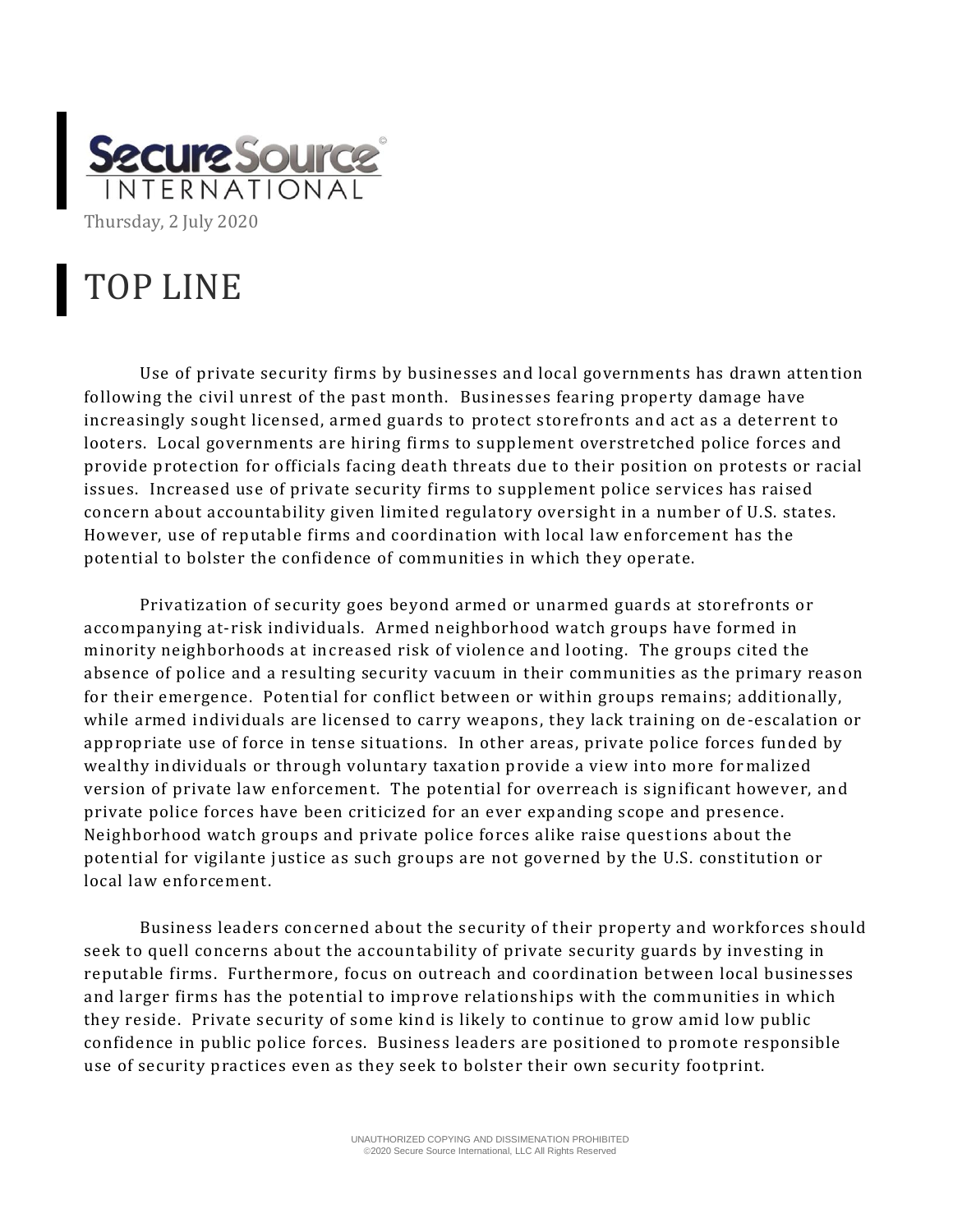## *Questions to Consider:*

*How does increased use of private security influence relationships between businesses and the communities in which they reside? What vetting processes should be undertaken to maximize accountability of private security officials?*

## **COVID-19: THE HIGHLIGHTS**

Covid-19 cases [rose](https://www.vox.com/2020/6/27/21302495/coronavirus-pandemic-second-wave-us-america) rapidly in the United States over the past week and infections repeatedly hit daily records. This reminder that the pandemic is far from over and that steps must be taken to address the climbing U.S. caseload. A growing number of U.S. states are pausing plans to reopen, or – in the case of Texas – [backtracking](https://www.nytimes.com/interactive/2020/us/states-reopen-map-coronavirus.html?campaign_id=29&emc=edit_up_20200629&instance_id=19849&nl=the-upshot®i_id=125234924&segment_id=32134&te=1&user_id=ef951501096fac815b2c4160edd0a3b8) and re-imposing restrictions they had previously lifted. Meanwhile, the European Union is continuing efforts to reopen more broadly to outside [travelers.](https://www.nytimes.com/2020/06/23/world/europe/coronavirus-EU-American-travel-ban.html) Visitors from the U.S., Russia, and Brazil are currently excluded based on the countries' perceived poor handling of the virus; however, travelers from China are currently permitted. Questions remain as to the origins of the virus, with a new scientific [finding](https://www.nytimes.com/2020/06/26/health/coronavirus-spain.html) claiming the virus was present in wastewater in Spain as early as March 2019. While the study has been questioned and has yet to face the rigorous scientific review process, it is a good reminder of how much remains unknown about the origins of the virus.

## **BEYOND THE NOISE**

**Private security:** Private security firms received unprecedented [requests](https://www.dailymail.co.uk/news/article-8377543/Heavily-armed-white-man-let-Chicago-protests-despite-breaking-state-gun-law.html) for security assistance and licensed armed guards by businesses amid social unrest and looting across the United States. [Minneapolis](https://thehill.com/homenews/state-watch/504831-minneapolis-city-council-members-get-private-security-detail-after) hired private security for members of the Minneapolis City Council following death threats. [Chicago](https://www.chicagotribune.com/news/breaking/ct-chicago-hires-private-security-firms-20200606-6d75fp7srzaz3hiltdnaqrko6u-story.html) plans to spend up to \$1.2 million on private security firms to help protect local businesses from looting. The guards hired by Chicago are unarmed and lack police authority but are intended to act as a deterrent to illegal activity. Concerns about **accountability** for private security abound, particularly given lack of oversight over actions taken and limited investigations into past conduct.

• Secure accountability: Promote due diligence and accountability within private security sector. Utilize respectable firms which adhere to appropriate code of conduct to instill confidence.

**Neighborhood watch:** Following protests and looting in Minneapolis, [armed](https://www.npr.org/2020/06/03/868464167/armed-neighborhood-groups-form-in-the-absence-of-police-protection) neighborhood watch groups organically formed to protect and defend the communities in which they lived and worked. The groups criticized local police for leaving a security vacuum and disappearing from vulnerable areas and asserted the neighborhood watch was the only way to secure their livelihoods. In New Orleans, a millionaire businessman founded a [private police force](https://www.abc.net.au/news/2018-12-29/sidney-torres-new-orleans-french-quarter-private-police-forces/10633694) which was initially privately bankrolled, but now is financed via a voluntary occupancy tax paid by local hotels. The New Orleans force claims it is a neighborhood watch program; however, its existence raises questions about a rising number of private police forces existing in grey areas of the law.

• Secure communities: Consider options for supporting communities in which businesses reside in a sustainable manner. Establish consistent expectations and norms in communities which utilize neighborhood watch groups or private security forces to supplement traditional police services.